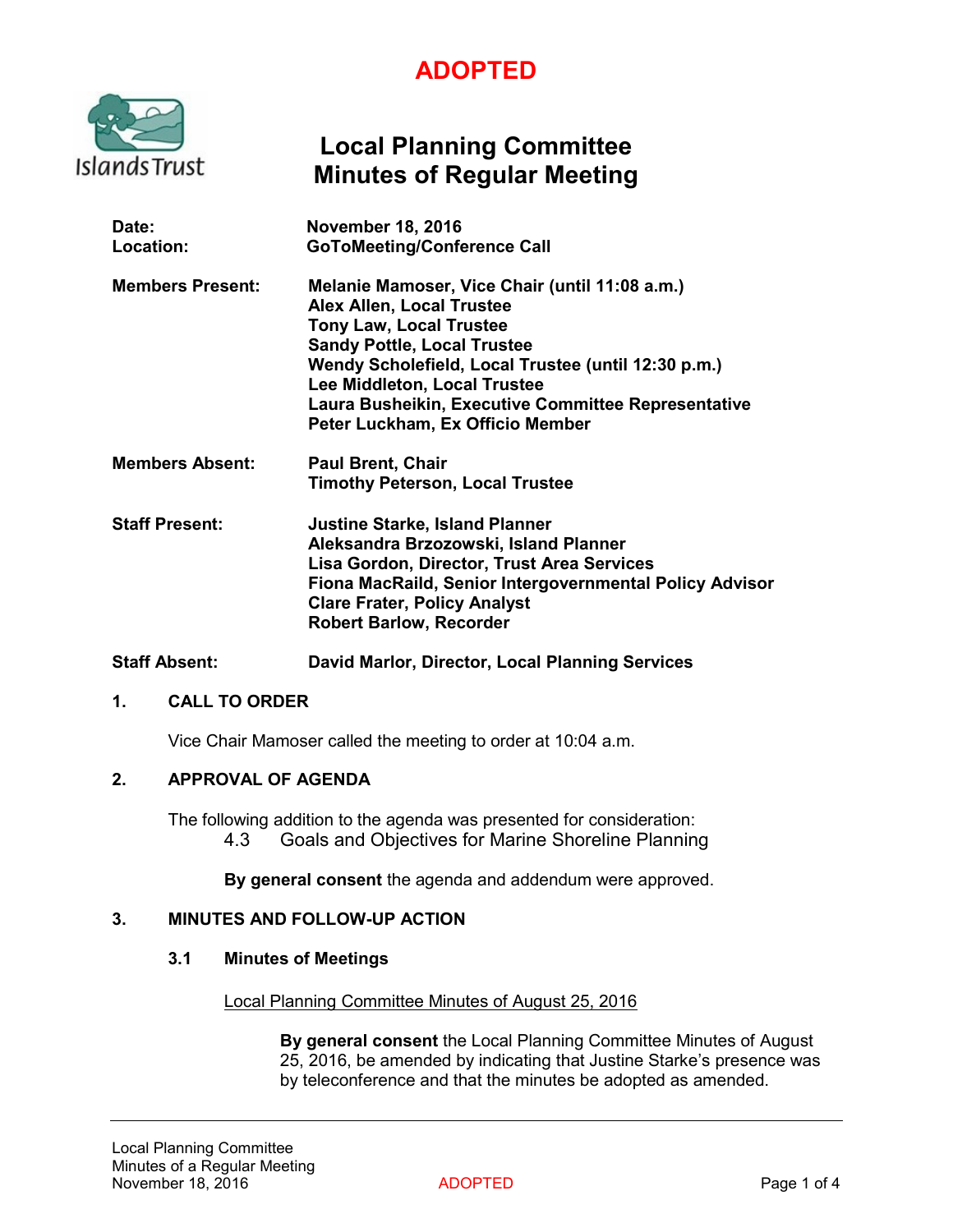

# **3.2 Resolutions Without Meeting - None**

# **3.3 Follow-up Action List**

The follow-up action list was provided for information and review.

# **4. WORK PROGRAM ITEMS**

#### **4.1 Work Program to March 2017 – Request for Decision**

# **LPC-2016-015**

#### **It was MOVED and SECONDED,**

that staff draft the following to inform the LPC work program for 2017/2018:

- 1. Housing Needs Phase 2 draft Project Charter;
- 2. Shoreline/Marine Planning Initiatives draft Project Charter pending discussion of goals and objectives.

**CARRIED**

### **4.2 Community Housing – Final Report - Briefing**

The briefing was presented for review and discussion.

Trustee Mamoser left the meeting at 11:08 a.m.

**By general consent** Trustee Busheikin was chosen as Acting Chair of the meeting.

### **4.3 Goals and Objectives for Marine Shoreline Planning**

Committee members discussed the above.

#### **5. DISCUSSION ITEMS**

#### **5.1 First Nations and Public Engagement – Draft RFD from Executive Committee to Trust Council**

Committee members discussed the above.

# **5.2 Strategic Plan updates by Council Committees - Briefing**

### **LPC-2016-016**

#### **It was MOVED and SECONDED,**

that the Local Planning Committee proposes the following changes to the 2014-2018 Strategic Plan:

- 1. Move from 2015/16 to 2016/17
	- $\bullet$  T.2.1.1 Develop a Project Charter to guide the work of LPC regarding shoreline/marine planning advice for LTCs/BIM
- 2. Add to 2017/2018
	- T.5.1.3 Implement activities in the community housing report delivered to Sept 2016 Trust Council
- 3. Move from 2016/17 to 2017/18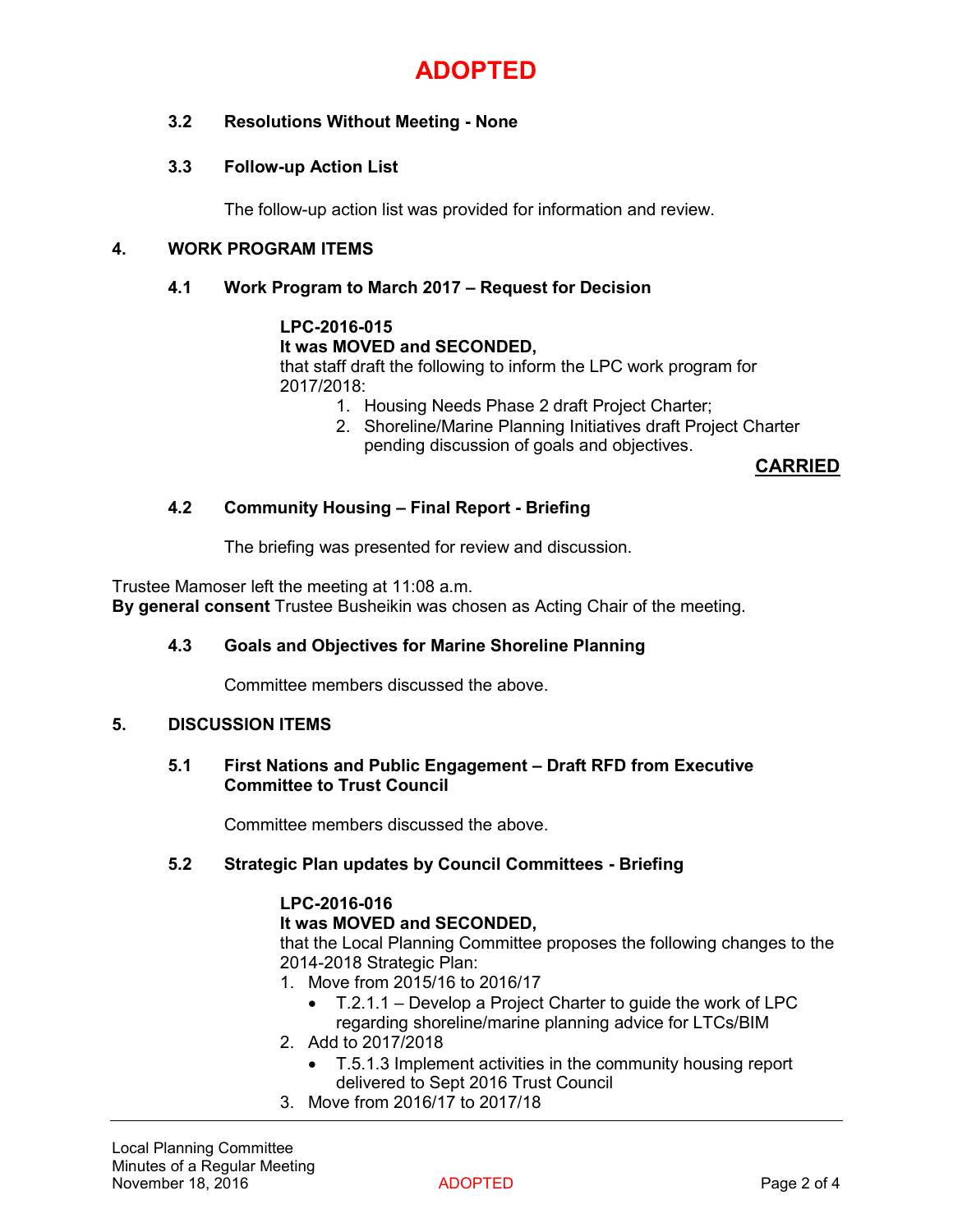# **ADOPTED**

- $\bullet$  T.1.7.1 Develop a planning tool kit to illustrate how to protect Coastal Douglas-fir and associated ecosystems
- T.2.1.2 Undertake work outlined in the Project Charter regarding shoreline/marine planning
- 4. Move from 2017/18 to 2018/19
	- T.5.2.1 Develop a project charter to guide the work of LPC regarding economic sustainability
	- $\bullet$  T.5.2.2 Undertake work outlined in the project charter regarding economic sustainability

### **CARRIED**

#### **5.3 Recommending 2017/18 budget needs to Financial Planning Committee in regards to Strategic Plan priorities**

Committee members discussed the above and found no needs that require budget amendments at this point.

#### **6. ON-GOING ITEMS - None**

#### **7. NEW BUSINESS**

#### **7.1 New Resource Material for Green Shores for Homes**

# **LPC-2016-017 It was MOVED and SECONDED,**

that staff provides information in regards to recommended quantity of guides to be printed; the estimated costs of printing; and any potential source of funds.

### **CARRIED**

### **LPC-2016-018 It was MOVED and SECONDED,** that staff post the document to the Islands Trust website.

### **CARRIED**

### **8. LOCAL PLANNING COMMITTEE - WORK PROGRAM**

#### **LPC-2016-019**

### **It was MOVED and SECONDED,**

that the work program be amended to replace "Appropriate Economic Development" as Top Priority #3 with "Coastal Douglas-fir and Associated Ecosystems".

### **LPC-2016-020**

### **It was MOVED and SECONDED,**

that the motion be amended by adding "Appropriate Economic Development" to the Projects list.

**CARRIED**

The question on the motion, as amended, was then called.

**CARRIED**